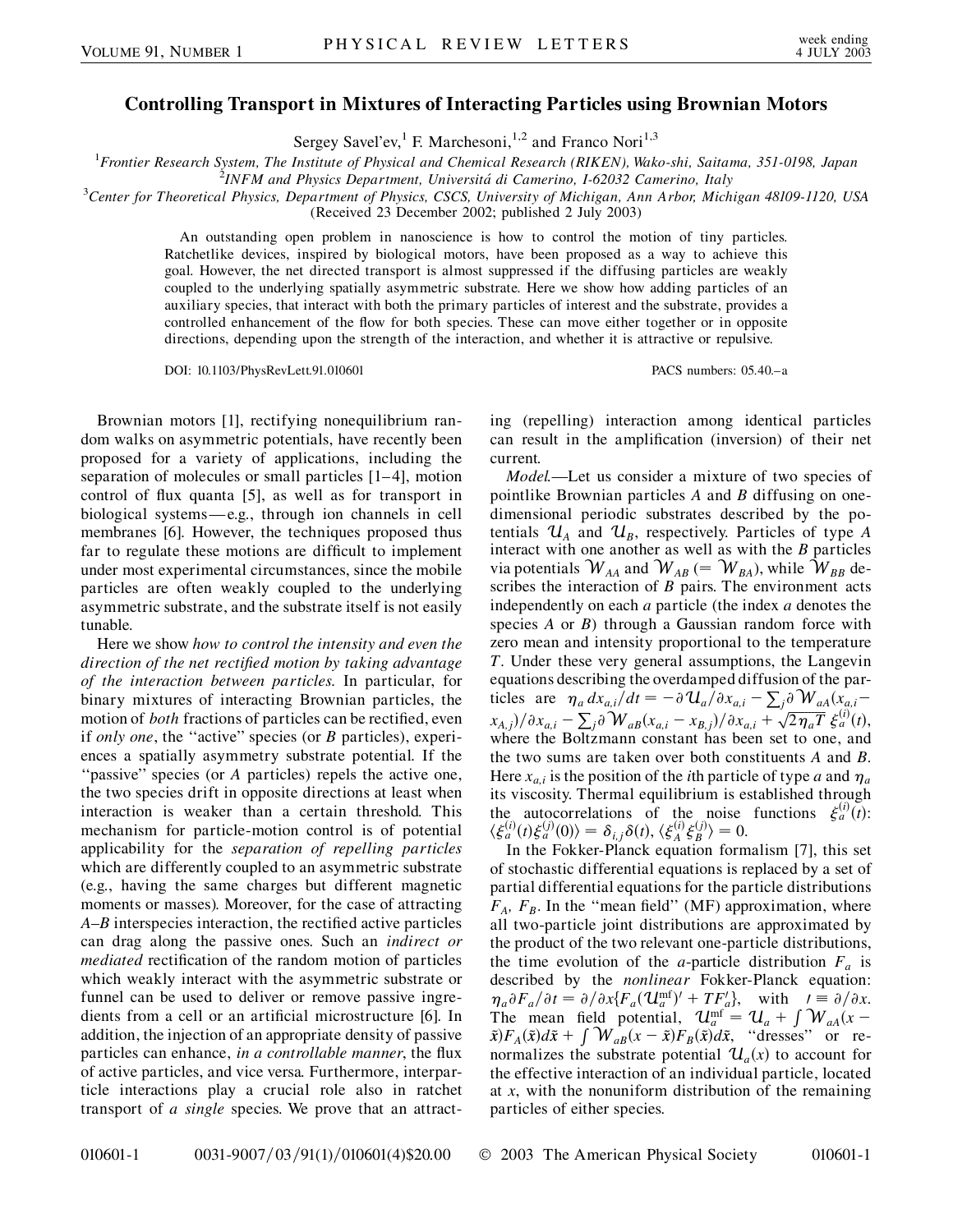In order to study the stochastic transport in such a system, we focus here on the so-called ''temperature ratchet'' [8], where a steady nonequilibrium dynamics is sustained by the oscillating temperature  $T(t) = T_0(1 +$  $\epsilon \cos \omega t$ ). Our analytical results do not depend on the precise choice of the interparticle potentials, as long as the interaction range is much shorter than the spatial period of the ratchet potential. Thus, in order to have an analytically tractable model, we discard nonlocal interaction effects by adopting a local (e.g., strongly screened) pairwise interaction  $W_{aA}(x) = g_{aA} \delta(x)$  and  $W_{aB}(x) = g_{aA} \delta(x)$  $g_{aB}$   $\delta(x)$ . Accordingly, the above Fokker-Planck equation becomes

$$
\eta_a \frac{\partial F_a}{\partial t} = \frac{\partial}{\partial x} \{ F_a (\mathcal{U}_a + g_{aA} F_A + g_{aB} F_B)' + T F_a' \}.
$$
 (1)

*Stationary distributions.*—Next, we consider low frequency or adiabatic temperature oscillations, where the mixture is close to equilibrium at any dimensionless time  $\tau \equiv \omega t$ . The particle distribution  $F_{a}$  can be separated into an equilibrium distribution  $\ddot{\phi}_a^{(0)}$  and a perturbation  $\psi_a$ , namely,  $F_a = \phi_a^{(0)} + \psi_a$ . The timedependent modulation  $\psi_a$  is responsible for the rectification of the stochastic dynamics of the *A* and *B* particles and vanishes for  $\omega \rightarrow 0$ . The instantaneous equilibrium solution  $\phi_a^{(0)}$  of Eq. (1) satisfies the identity  $\phi_a^{(0)} \mathcal{U}_a +$  $T(\phi_a^{(0)})' + g_{aa}\phi_a^{(0)}(\phi_A^{(0)})' + g_{aB}\phi_a^{(0)}(\phi_B^{(0)})' = 0$  with periodic boundary conditions  $\phi_a^{(0)}(x+l) = \phi_a^{(0)}(x)$ . Quite naturally, we have assumed that both substrate potentials  $\mathcal{U}_A$  and  $\mathcal{U}_B$  have equal unit cell *l*. Note that if the periods  $l_a$  of  $\mathcal{U}_a$  are different but still commensurate, i.e.,  $l_A/l_B = N/M$  with *N*, *M* integer, then the analytical results presented below are still valid in the extended ratchet cell  $Ml_A$ . The equilibrium distributions  $\phi_a^{(0)}$  are (non-Boltzmannian) solutions of the transcendental equations:

$$
\phi_a^{(0)} \exp \left[ \frac{g_{aA} \phi_A^{(0)} + g_{aB} \phi_B^{(0)}}{T} \right] = C_a^{(0)} \exp \left( -\frac{u_a}{T} \right), \quad (2)
$$

where the constants  $C_a^{(0)}$  are determined by the normal-<br>ization conditions  $\int_0^l \phi_a^{(0)} dx/l = n_a$  and  $n_a$  denotes the *a*-particle density.

The nonequilibrium contribution  $\psi_a$  satisfies the equation  $\eta_a \omega (\dot{\psi}_a + \dot{T} \partial_T \phi_a^{(0)}) = \partial / \partial x [\psi_a (U_a^{\text{eff}})' + T_a^{\text{eff}} \psi_a' +$  $g_{AB}\phi_a^{(0)}\psi_b' + g_{aa}\psi_a\psi_A' + g_{ab}\psi_a\psi_B'$ , where the overdot denotes a  $\tau$  derivative and  $\partial_T = \partial/\partial T$ ;  $b = B$  if  $a = A$ and vice versa. The effective potentials and temperatures in the equation above are

$$
\mathcal{U}_a^{\text{eff}} = \mathcal{U}_a + g_{aA} \phi_A^{(0)} + g_{aB} \phi_B^{(0)},
$$
  
\n
$$
T_a^{\text{eff}} = T + g_{aa} \phi_a^{(0)}.
$$
\n(3)

The renormalization of the diffusion constant (or effective temperature) and the potential experienced by the fraction  $\psi_a$  of moving particles accounts for their interaction with the remaining particles of *both* species.

*Net flows of A and B particles.*—The basic mechanism behind the flow rectification induced by temperature oscillations is well illustrated by a simplified model where one subsystem (say, the *B* particles) is subject to the asymmetric ratchet potential  $\mathcal{U}_B$ , with one minimum per unit cell, while the other one (the *A* particles) is not,  $\mathcal{U}_A = 0$ . This may happen in a mixture of neutral and charged (magnetic and nonmagnetic, heavy and light) particles with the ratchet potential being produced by an electrical (magnetic, gravitational) field. Our goal is thus to control the transport of *A* particles through their interaction with the *B* particles.

We now discuss the case when the interaction among particles of the same type is repulsive, i.e.,  $g_{AA} > 0$ ,  $g_{BB}$  > 0. The *B* particles condense naturally at the minima of the asymmetric substrate potential [see Figs. 1(a) and 1(b), bottom panels]. In addition, if the *B* particles repel (attract) the *A* particles, then the latter ones will accumulate in the regions where the density of the *B* particles is minimum (maximum), that is near the maxima (minima) of the substrate potential  $\mathcal{U}_B$ . Therefore, the effective potential  $\mathcal{U}_A^{\text{eff}}$  for the *A* particles has opposite spatial asymmetry with respect to  $\mathcal{U}_B$ , if *A* and *B* repel one another,  $g_{AB} > 0$ , and has the same asymmetry for  $g_{AB} < 0$  [see Figs. 1(a) and 1(b), top panels]. (By definition,  $\mathcal{U}_B$  and  $-\mathcal{U}_B$  are said to have opposite asymmetry). During the lower temperature half cycle, all particles are confined tighter around the minima of the relevant effective potential, while, during the higher temperature half cycle, the particles of both species diffuse more easily out of the  $\mathcal{U}_A^{\text{eff}}$ ,  $\mathcal{U}_B^{\text{eff}}$  potential wells. Moreover, if a minimum of the potential  $\mathcal{U}_a^{\text{eff}}$  is closer to an adjacent maximum on the right than on the left side, then the fluctuating *a* particles diffuse with higher probability to the right than to the left during one full temperature oscillation. As the asymmetry of the ratchet potentials  $\mathcal{U}_A^{\text{eff}}$  and  $\mathcal{U}_B^{\text{eff}}$  for repelling *A* and *B* particles is opposite, so is the orientation of their currents. On the contrary, two attracting *A* and *B* species drift in the same direction. This implies that the transport of both particle species can be effectively and *separately controlled* by regulating their densities  $n_A$  and  $n_B$  *without* the need of any *tunable* asymmetric potential substrate.

As the interaction among particles of the same type was assumed to be repulsive, the potential wells of  $\mathcal{U}_{B}^{\text{eff}}$  ( $\mathcal{U}_{A}^{\text{eff}}$ ) tend to flatten out when increasing the corresponding density  $n_B$  ( $n_A$ ). This results in the decay of the associated ratchet current  $J_B$  ( $J_A$ ). In contrast, the ratchet asymmetry and current of one species may be enhanced by increasing the density of the other mixture component. For instance, in the case of *A*–*B* attractive forces, the *A* particles tend to concentrate in the regions of higher *B* densities, that is around the minima of  $\mathcal{U}_B$ , thus attracting even more *B* particles and making the  $\mathcal{U}_{B}^{\text{eff}}$  potential wells deeper. In short, one can enhance the transport of the ''target''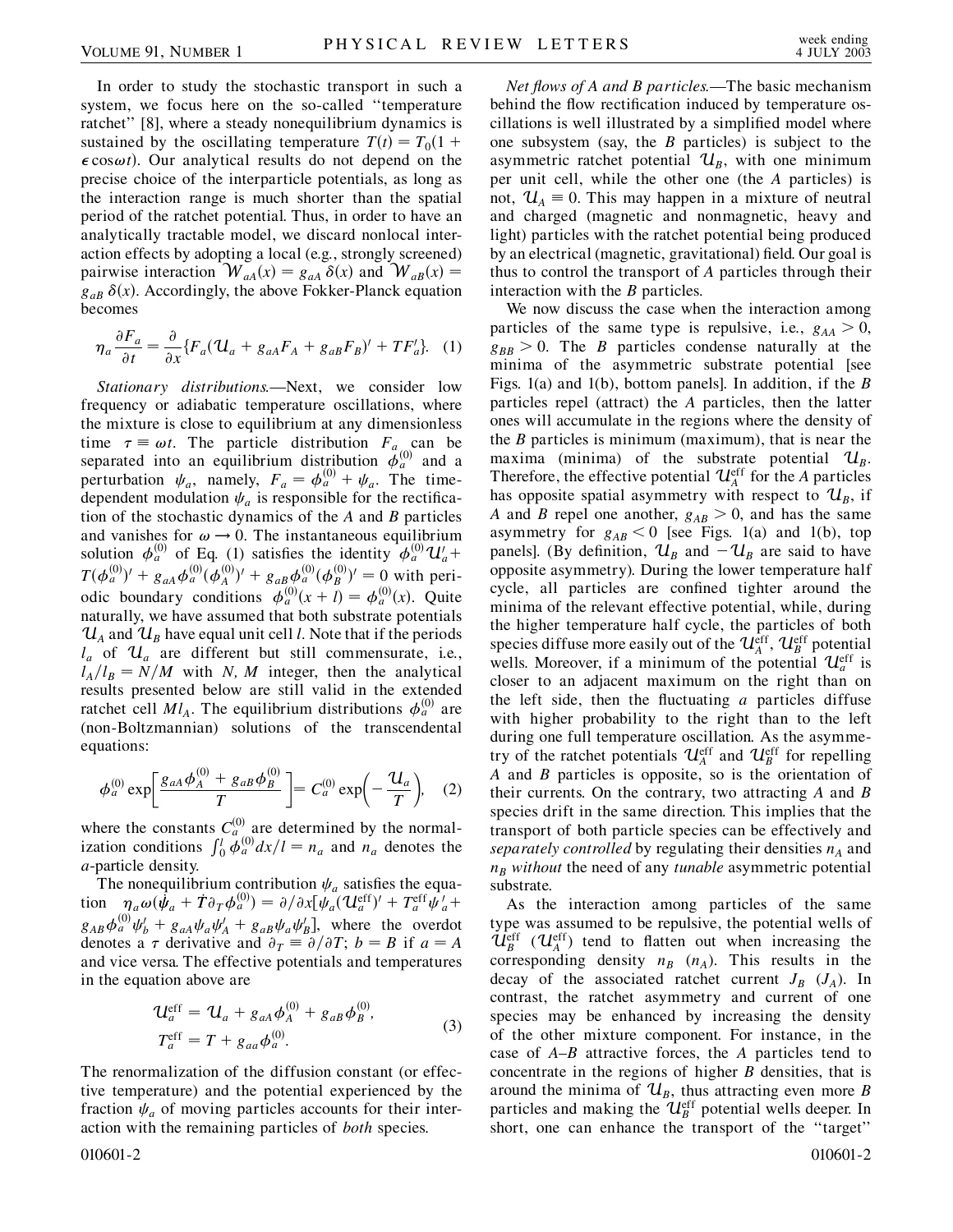-0.6 **V**<sub>B-0.8</sub> 0.0

(a)



FIG. 1 (color). Panels (a), (b): Spatial dependence of the effective potentials  $\mathcal{U}_A^{\text{eff}}$ ,  $\mathcal{U}_B^{\text{eff}}$  at different densities of the *A* and *B* particles. In both panels, particles of the same type repel one another; the interaction between particles of different species is repulsive in (a) and attractive in (b). There is no "bare" potential for the *A* particles,  $\mathcal{U}_A = 0$ , whereas the ratchet potential  $\mathcal{U}_B(x)$  is piecewise linear:  $\mathcal{U}_B = \mathcal{U}^{\text{linear}}$ , where  $\mathcal{U}^{\text{linear}}(0 \le x/l \le l_1/\overline{l}) = Qx/l_1$  and  $\mathcal{U}^{\text{linear}}(l_1/l \le t_1)$  $x/l < 1$  =  $Q(l - x)/(l - l_1)$ , and here  $Q = 1$ ,  $l_1 = 0.8$ . The other coupling parameters are  $g_{AA} = g_{BB} = |g_{AB}| = 1$  and  $T =$ 1. Panels (c),(d): Spatial dependence of the effective temperature  $T_B^{\text{eff}}$  and potential  $\mathcal{U}_B^{\text{eff}}$  for an assembly of repelling (c) and attracting (d) identical particles of the *B* type. Here the substrate ratchet potential is  $\mathcal{U}_B = \mathcal{U}^{\sin} \equiv \sin(2\pi x/l)$  +  $a_1 \sin(4\pi x/l - p_1) + a_2 \sin(6\pi x/l - p_2)$  with  $a_1 = 0.1$ ,  $a_2 =$  $-1$ ,  $p_1 = 0$ , and  $p_2 = 0.6$ . Moreover,  $g_{BB} = 1$  in (c),  $-0.3$  in (d), for  $T = 1$ .

particles by adding a certain amount of auxiliary particles.

All these properties can be reproduced using a standard perturbation technique [7] which can be generalized to the set of nonlinear equations (1) [9]. The ensuing drift velocities  $V_a = \frac{\langle J_a \rangle}{n_a}$  are functions of both particle densities,  $n_A$  and  $n_B$  (Fig. 2). Both drift velocities are of the same order of magnitude;  $V_A$  and  $V_B$  have the same sign for attracting species [Fig. 2(a), panels I, II] and opposite sign for repelling *A* and *B* particles [Fig. 2(b), I, II]. To show more clearly the dependence of the ratchet transport of one species on the density of its own constituents as well as on the density of the other species in



 $-0.6$ -0.3 0.0

 $\begin{bmatrix} 0.0 \end{bmatrix}$ 

A *V*

FIG. 2 (color). The net velocities  $V_A$  and  $V_B$  in units of  $\dot{V} =$  $10^{-4} \eta a^2 \omega^2 l^3/(2T_0)$  with  $\eta_A = \eta_B = \eta$ , as a function of the particle densities  $n_A$  and  $n_B$  for attractive (a) and repulsive (b) *A*-*B* interactions; the interaction among particles of the same type is repulsive in both cases;  $\mathcal{U}_A = 0$ ,  $\mathcal{U}_B = \mathcal{U}^{\text{linear}}$ , parameters are the same as in Fig. 1. The 3D panels I and II in (a) and (b) display the surfaces  $V_{BA}(n_A, n_B)$ , a few sectional views of which are shown in III (fixed  $n_A$ , varying  $n_B$ ) and IV (fixed  $n_B$ , varying  $n_A$ ). (c)  $V_{BA}$  versus the interspecies interaction  $g_{AB}$ obtained through molecular dynamics for the parameter values in [10]. (d) The net velocity  $V_B$  of attracting and repelling identical *B* particles ( $n_A = 0$ ) for the ratchet potentials  $\mathcal{U}_B =$  $U^{\sin}$  (see Fig. 1) with parameters  $a_1 = 0.1, a_2 = 0, p_1 = 0.45$ , and  $p_2 = 0$  (blue curves), and  $a_1 = 0.1$ ,  $a_2 = -1$ ,  $p_1 = 0$ , and  $p_2 = 0.6$  (magenta curves). Interaction constant takes  $g_{BB}/T =$  $\pm 0.5$ ,  $\pm 0.2$  (blue curves) and  $g_{BB}/T = \pm 0.3$  (magenta curves).

the mixture, sectional views of the 3D surfaces  $V_a(n_A, n_B)$ are displayed in panels III and IV of Figs. 2(a) and 2(b). The behaviors shown are perfectly consistent with our earlier predictions based on simple effective potential arguments.

To assess the validity of the rectification mechanism above, we performed molecular dynamics simulations for a mixture of active *B* and passive *A* particles subject to a pulsated temperature [10] (so as to enhance the rectified flows). Consistent with our predictions, attracting active and passive particles move along in the same direction